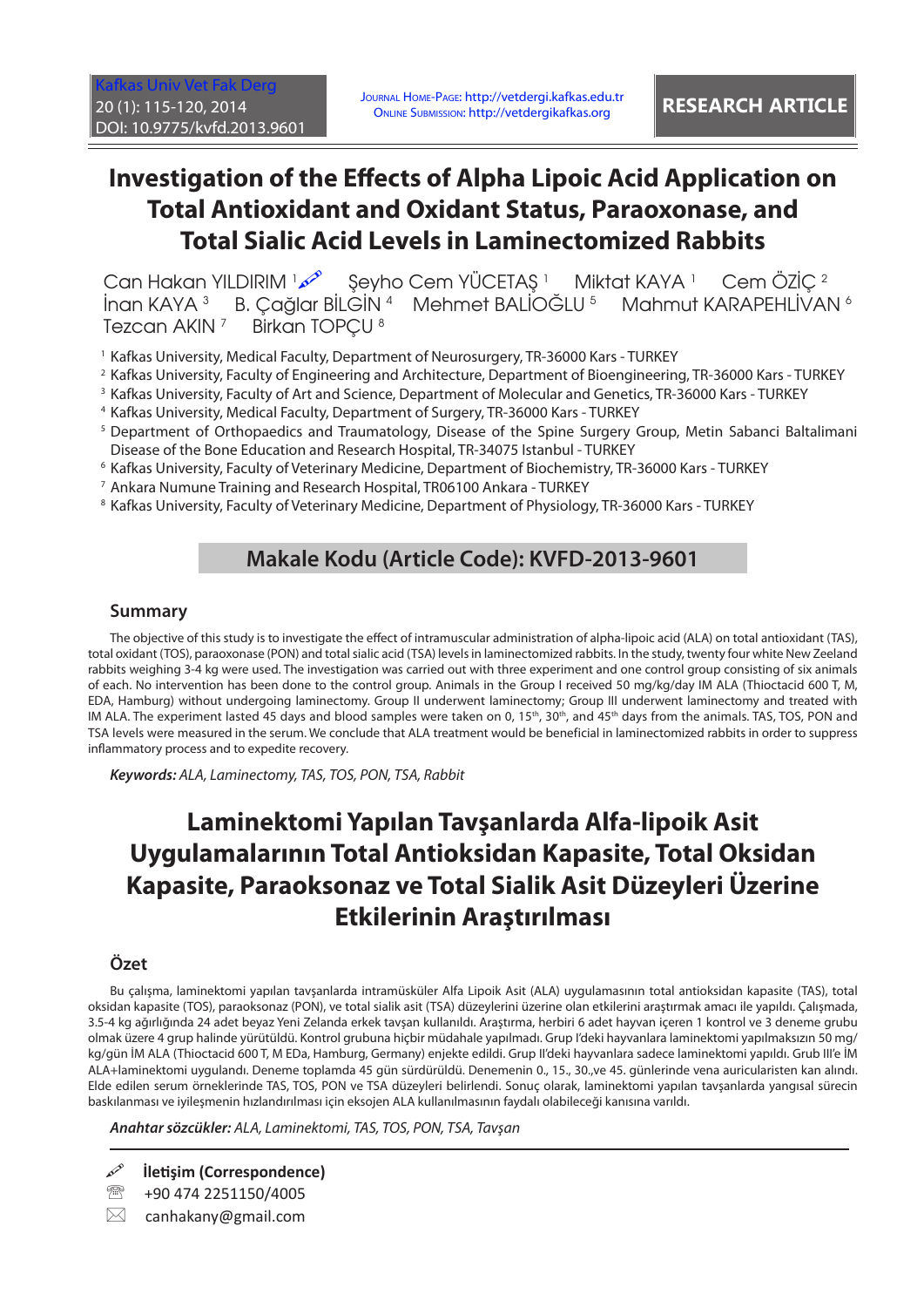## **INTRODUCTION**

Alpha lipoic acid (ALA) has been described as a potent biologic antioxidant, a detoxifying agent, and a medicine for diabetes. It is used for the treatment of age-related cardiovascular and neuromuscular insufficiencies, and plays an important role as a modulator in various inflammatory signal pathways. Effect of ALA on inflammation originated from cytokines have been investigated and has been discovered that it was an inhibitor of NF-kappa  $β$ <sup>[1]</sup>, matrix metalloproteinase-13 (MMP-13) and growth factor-p (TGF J-3) [1]. It has been reported that antioxidant property of ALA, which inhibits the liver fibrosis, arised from its natural tiol-antioxidant peculiarity<sup>[2]</sup>. Furthermore, ALA and its reduced form, dihidrolipoic acid (DHLA), play roles in the brain and other tissues as antioxidant defenders  $[3]$ . Anti-inflammatory properties of ALA have rarely been investigated in humans until today. It has been reported that ALA administration of 50 mg/day for 4 weeks results in 15% of reduction in Interleukin-6 (IL-6) levels which is an important indicator of inflammation, as well as an organizer of the expression of inflammatory cytokines as Interleukin 1 (IL-1) and Tumor Necrosis Factor α (TNF-α) [\[2\].](#page-4-0)

Generally, oxidative stress is related to effect of increased free radical molecules resulting from metabolic disorders and other illnesses  $[4-6]$ . It has also been reported that free radicals were continuously produced in metabolic settings, and their levels significantly increase even in the physiologic circumstances  $[4]$ . It has been reported that some health problems occurred when the equilibrium was impaired between the oxidant and antioxidant substance[s \[5-7\].](#page-4-0) In order to evaluate oxidative stress, although analyses of antioxidant parameters can be performed for this purpose, new methods like TAS have recently been developed [\[8,9\].](#page-4-0) To determine the oxidative index (OSI), ratio of the total peroxide value to total antioxidant capacity is calculated<sup>1</sup> It has been reported that only the TAS measurement can be used to determine the balance between the pro-oxidant and oxidant substances  $[6,10,11]$ . When poliansaturated fatty acids were oxidized with free radicals, lipid peroxide radicals emerge via LOOH producing chain reactions concomitant with the oxidation [\[12\].](#page-4-0)

Reactive oxygen species and nitrogen-bearing free radicals (ROS and RNS) are being produced continuously during the aerobic metabolism and their levels increase significantly in the pathologic conditions [\[13,14\]](#page-4-0). Increase in the free radical levels also cause increases in the catabolic reactions in cells for the protection of homeostasis in the organisms [\[15\].](#page-4-0) Increased free radical levels cause cell and tissue destructions in the organism and elicits a status called "oxidative stress"<sup>[\[4](#page-4-0),[14,15\]](#page-4-0)</sup>.

Sialic acid (SA) is a derivative of neuroaminic acid [\[16,17\]](#page-4-0) and abundantly present in all cell membranes [\[17-20\].](#page-4-0) It has been reported that SA concentration had increased rapidly in the pathologic conditions like inflammation, tissue destruction, and tissue proliferation  $[17]$ . Due to this fact, evaluation of SA concentration may be an important sign in the diagnosis of inflammatory diseases  $[19,21-24]$  $[19,21-24]$ . Although the mechanism in the increase of serum SA level during the inflammatory conditions is not clear, many investigators indicated the role of AFPs which share the same structure with SA [\[17,19,20,](#page-4-0)[25\]](#page-5-0). Since acute phase reactants are glycoprotein in structure, it has been reported that increase in these proteins affects the TSA levels <sup>[\[20\]](#page-4-0)</sup> but not reflects the increases in SA levels exactly, which also bears glycoprotein structure [19].

Paraoxonase (PON1) is a member of the protein family. PON1 was primarily synthesized in liver and some of it, together with high density lipoproteins, was secreted into the plasma. PON1, beside the posphorilated insecticides (e.g chlorpirifos, oxon, diaxozon) and active metabolites hydrolyses nervous agents like sarin, soman, and VX [\[26,27\].](#page-5-0) Due to its antioxidant capacity, plays a protective role in phosphate intoxications and exerts a modulating effect in cardiovascular diseases.

One of the phisiologic effects of PON1 is catching the low density lipoprotein particles (LDL) as well as the oxidized metabolized lipid byproducts. PON1 prevents the phospholipids included in HDL from oxidation as well [\[26-28\].](#page-5-0)

The objective of this study is to investigate the effects of intramuscular ALA administration on TAS, TOS, PON and TSA levels in laminectomized rabbits.

# **MATERIAL and METHODS**

#### *Experimental Design*

Twenty four adult New Zealand white male rabbits weighting 3.5-4 kg were used in this study. The study was accomplished at the Kafkas University, Local Ethical Committee of Animal experiments with approval (KAU-HADYEK 2012/85). All animals received humane care as outlined in the "Guide for the care and use of laboratory animals"  $[29]$ . The animals were deprived of food for 24 h before surgery, but were allowed free intake of water. The investigation was carried out with three experiment and one control group consisting of six animals of each. The animals in Group I received 50 mg/kg/day IM ALA (Thioctacid® 600 T, M, EDA, Hamburg, GERMANY) without undergoing laminectomy. Group II underwent laminectomy without treatment; Group III underwent laminectomy and was applied 50 mg/kg/day IM ALA. The duration of the experiment was 45 days and blood samples were taken on 0,  $15<sup>th</sup>$ , 30<sup>th</sup>, and  $45<sup>th</sup>$  days from the animals. TAS, TOS, PON and TSA levels were measured in the serum. Preoperative and postoperative analgesic and antibiotic prophylaxis was given for three groups of animals.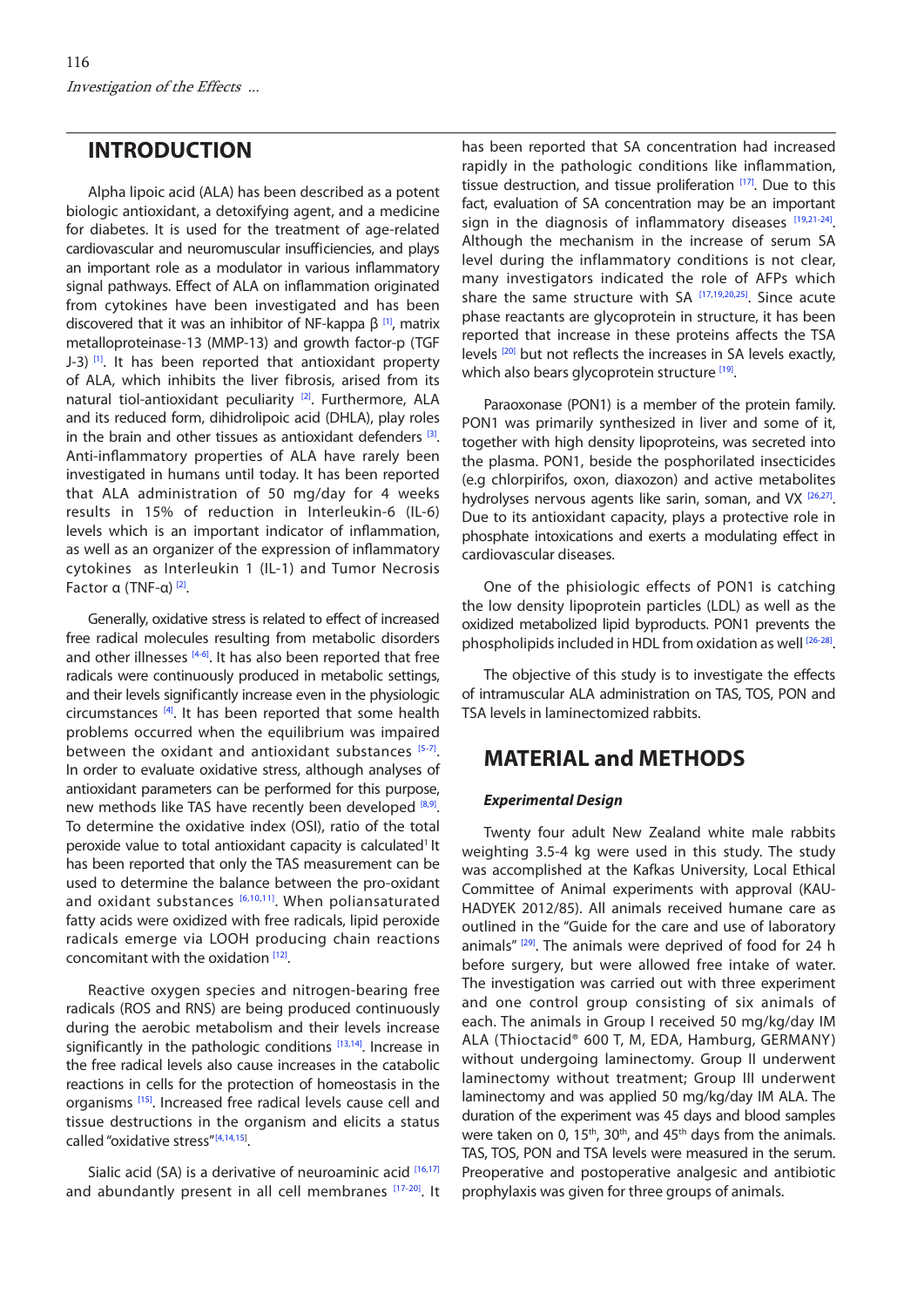Animals were anesthetized with intramuscular 9 mg/ kg xylazine HCl (Rompun® Bayer, Istanbul, Turkey) and 60 mg/kg ketamine HCl (Ketalar®. Pfizer. Istanbul, Turkey) at 1/0.5 proportion, 0.1 mL/100 g body weight. Additional dose was applied for extending the anesthesia time if necessary; that was the 20% of the original dose of above mentioned medications. Following anesthesia, animals were stabilized on the operation table in prone position. The lumbar region was shaved and cleaned with the antiseptic providon iodine. The rectal temperature was recorded continuously and tried to be kept around 37°C during the whole surgical procedure. Following a 4-cm midline skin incision starting from the L5 level, the lumbar fascia was opened bilaterally from midline and bilateral subperiostal dissection of paravertebral muscles was carried out.

The L5 level was determined by palpation of the iliac wings. L3 and L4 total laminectomy was carried out with a 1-mm Kerrison rongeur under an operating microscope at 10x magnification (Möller-Wedel®, Wedel. Germany), following the removal of spinous processes. The ligamentum flavum and epidural fat tissue were removed and the dura mater exposed. Following hemostasis, the operation field was irrigated and cleaned with physiological saline solution. Then after, operation was done.

#### *Collecting the Blood Samples*

For the biochemical analyses, blood sample were taken from the vena auricilaris from all groups included in the study prior to application (0); and on  $15<sup>th</sup>$ , 30<sup>th</sup>, and  $45<sup>th</sup>$ days after the application. Blood samples were centrifuged at 3.000 rpm, serum samples were harvested, and stored in the -25°C freezeruntil they were analyzed.

#### *Biochemical Analyses*

*Total sialic acid analyses (TSA):* Serum TSA analyses were performed spectrophometrically <sup>[\[30\]](#page-5-0)</sup>.

*Measurement of the Total Antioxidant Status:* Serum TAS level was determined spectrofotometrically on an autoanalyzer (Aeroset®, Abbott®, Illinois, USA) using commercial kits (Rel assay diagnostic kits®, Gaziantep, Turkey) as described by Erel [\[31\] T](#page-5-0)he assay had excellent precision values lower than 3% and results were expressed as mmol Trolox Eq/L.

*Measurement of Total Oxidant Status:* Serum TOS level of was measured spectrofotometrically on an autoanalyzer (Aeroset®, Abbott®, Illinois, USA) using commercial kits (Rel assay diagnostic kits®, Gaziantep, Turkey) as described by Erel [\[32\].](#page-5-0) The assay was calibrated with hydrogen peroxide and the results were expressed in terms of micromolar hydrogen peroxide equivalent per liter ( $\mu$ mol H<sub>2</sub>O<sub>2</sub> Eq/L).

117

*Oxidative Stress Index:* Percentage ratio of TOS to TAC level was assessed as OSI. For calculation, the resulting unit of TAC was converted to mmol/L, and the OSI value was calculated according to the following formula; OSI (Arbitrary Unit) = TOS ( $\mu$ mol H<sub>2</sub>O<sub>2</sub> Eq/L)/TAC mmol Trolox Eq/L)<sup>[32]</sup>.

*Measurement of Paraoxonase and Arylesterase Activity*: Paraoxonase activity was measured in the absence (basalactivity) and presence of NaCl (salt-stimulated activity), using paraoxon substrate. The rate of paraoxon hydrolysis (diethyl p-nitrophenylphosphate) was measured by monitoring the increase of absorbance at 412 nm. Paraoxonase activity was expressed as U/L serum [\[33,34\].](#page-5-0)

#### *Statistics*

It was subjected to normality. Normality results were analyzed by nonparametric method and then multiple groups were examined by kruskal wallis method. After these analysis, dual comparision were done by Mann-Whitney U method. Analyses were performed with SPSS for Windows (version 20.0; SPSS, Chicago, IL) in a PC.

### **RESULTS**

TAS, TOS, PON, TSA OSI and Paraoxonase levels obtained from this study are shown in *[Table 1](#page-3-0)*.

In the group II, significant increases were obtained on TSA, TOS and OSI levels in all treatment dates comparing with the values obtained before the operation (P<0.001), but significant decreases on TAS and PON levels were seen (P<0.001). It was determined statistically an important decrease in levels of TAS and PON activity as parallel to increase of the levels of OSI, TOS and TSA especially in the Group II compared to control Group from 15<sup>th</sup> day to finish of applications. It was determined statistically an important increase in levels of TAS and PON activity as parallel to decrease of the levels of OSI, TOS and TSA especially in the Group III compared to Group II from 15<sup>th</sup> day to finish of applications.

In the animals consisting the only Group I, values obtained from the samples taken from all treatment dates revealed nonsignificant decreases on TSA and TOS levels; but contrarily, significant increases on TAS and TOS values (P<0.001).

### **DISCUSSION**

In this study, ALA, which its anti-inflammatory specifications has rarely been searched until today, has been administered to laminectomized rabbits via intramuscular course and effects of the substance on total antioxidant capacity (TAS), total oxidant capacity (TOS), paroxonase (PON), and total sialic acid levels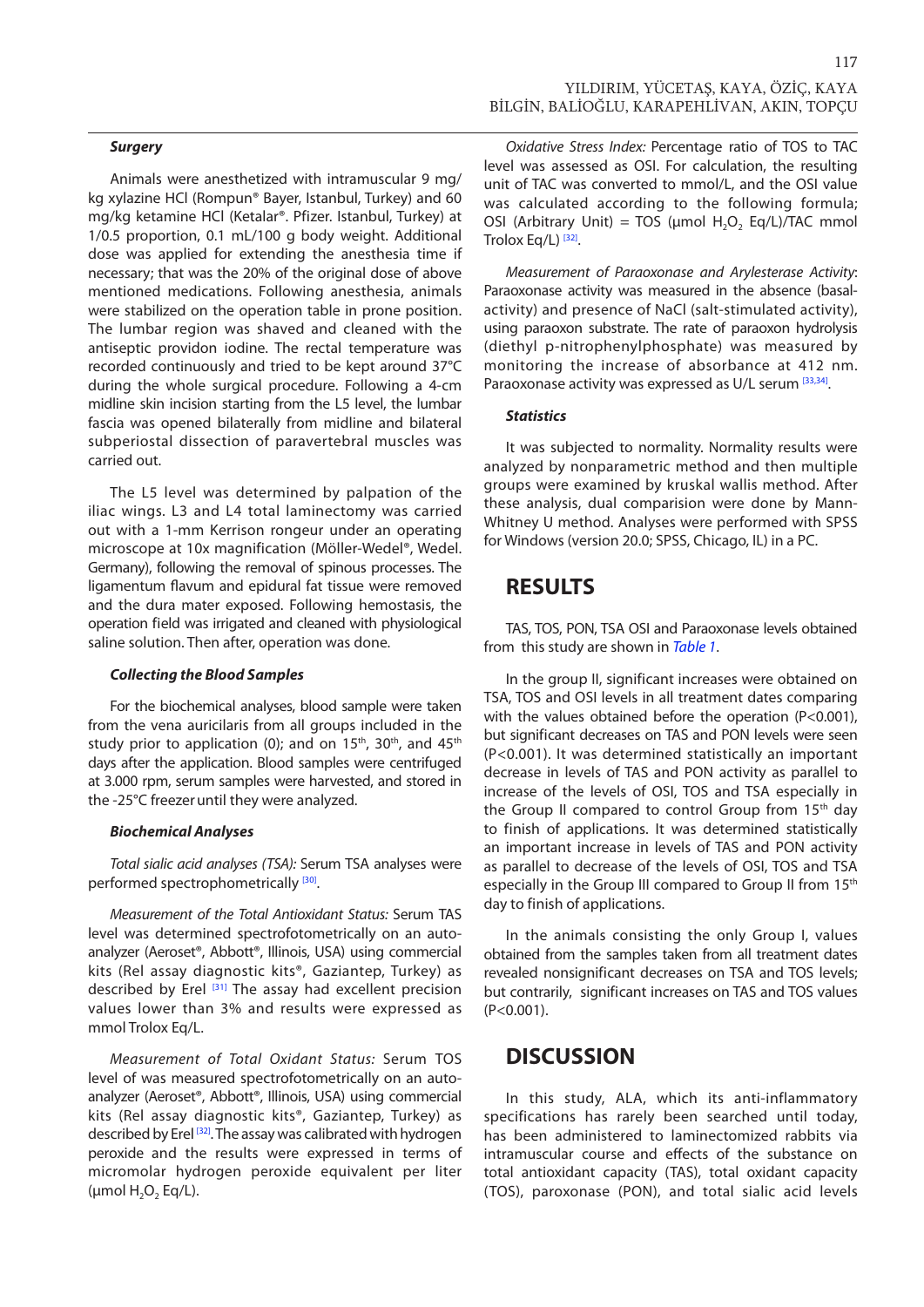<span id="page-3-0"></span>

| Table 1. TAS. TOS. OSI. PON and TSA values obtained from the study (mean±std.deviation)<br>Tablo 1. Çalışmada elde edilen TAS. TOS. OSI. PON ve TSA değerleri (ortalama±std.deviasyon) |                   |                     |                        |                        |                        |           |
|----------------------------------------------------------------------------------------------------------------------------------------------------------------------------------------|-------------------|---------------------|------------------------|------------------------|------------------------|-----------|
| <b>Parameters</b>                                                                                                                                                                      | <b>Groups</b>     | <b>Days</b>         |                        |                        |                        |           |
|                                                                                                                                                                                        |                   | $\mathbf 0$         | 15                     | 30                     | 45                     | P         |
| <b>TAS</b><br>(mmol Trolox Eq/L)                                                                                                                                                       | Control (n=6)     | $0.652 \pm 0.028$   | $0.645 \pm 0.016 B$    | $0.648 \pm 0.034 B$    | $0.646 \pm 0.048$ B    |           |
|                                                                                                                                                                                        | Group $I(n=6)$    | $0.645 \pm 0.016 B$ | $0.715 \pm 0.034$ A.a  | $0.726 \pm 0.067$ A.a  | $0.737 \pm 0.042$ A.a  | P < 0.001 |
|                                                                                                                                                                                        | Group II $(n=6)$  | $0.648 \pm 0.034$ A | $0.515 \pm 0.075$ B.c  | $0.504 \pm 0.074$ B.c  | $0.540 \pm 0.038$ B.c  | P < 0.001 |
|                                                                                                                                                                                        | Group III (n=6)   | $0.653 \pm 0.029$ A | $0.601 \pm 0.040$ B.b  | $0.612 \pm 0.021$ B.b  | $0.627 \pm 0.021$ AB.b | P < 0.008 |
|                                                                                                                                                                                        | P                 |                     | P < 0.001              | P < 0.001              | P < 0.001              |           |
| <b>TOS</b><br>(µmol $H_2O_2$ Eq/L)                                                                                                                                                     | control $(n=6)$   | $0.552 \pm 0.028$   | $0.545 \pm 0.016$ C    | $0.548 \pm 0.034$ Bc   | $0.546 \pm 0.048$ C    |           |
|                                                                                                                                                                                        | Group $I(n=6)$    | $0.545 \pm 0.016$   | $0.530 \pm 0.029$ C    | $0.533 \pm 0.021$ C    | $0.531 \pm 0.024$ C    |           |
|                                                                                                                                                                                        | Group II $(n=6)$  | $0.543 \pm 0.026 B$ | $0.677 \pm 0.021$ A.a  | $0.650 \pm 0.024$ A.a  | $0.656 \pm 0.033$ A.a  | P < 0.001 |
|                                                                                                                                                                                        | Group III (n=6)   | $0.541 \pm 0.022$ A | $0.595 \pm 0.035$ B.b  | $0.571 \pm 0.013$ B.b  | $0.581 \pm 0.012$ B.b  | P < 0.001 |
|                                                                                                                                                                                        | P                 |                     | P < 0.001              | P < 0.001              | P < 0.001              |           |
| <b>OSI</b>                                                                                                                                                                             | Control (n=6)     | $0.846 \pm 0.006$   | $0.844 \pm 0.003$ C    | $0.845 \pm 0.007$ Bc   | $0.844 \pm 0.010 B$    |           |
|                                                                                                                                                                                        | Group $l(n=6)$    | $0.844 \pm 0.003$ A | $0.741 \pm 0.037$ AB.c | $0.738 \pm 0.050$ AB.c | $0.632 \pm 0.259$ B.c  | P < 0.05  |
|                                                                                                                                                                                        | Group II $(n=6)$  | $0.838 \pm 0.015 B$ | $1.341 \pm 0.278$ A.a  | $1.316 \pm 0.263$ A.a  | $1.219 \pm 0.092$ A.a  | P < 0.001 |
|                                                                                                                                                                                        | Group III (n=6)   | $0.829 \pm 0.045$ C | $0.990 \pm 0.025$ A.b  | $0.933 \pm 0.043$ B.b  | $0.927 \pm 0.0467$ B.b | P < 0.001 |
|                                                                                                                                                                                        | P                 |                     | P < 0.001              | P < 0.001              | P < 0.001              |           |
| <b>PON</b><br>(U/L)                                                                                                                                                                    | Control $(n=6)$   | $210.1 \pm 21.9$    | 208.9±13.7 B           | $210.2 \pm 14.6 B$     | 210.4±19.8 B           |           |
|                                                                                                                                                                                        | Group $I(n=6)$    | 210.0±10.3 B        | $236.8 \pm 7.7$ A.a    | $236.7 \pm 2.5$ A.a    | $235.5 \pm 4.4$ A.a    | P < 0.001 |
|                                                                                                                                                                                        | Group II $(n=6)$  | $210.8 \pm 15.9$ A  | 160.5±9.6 C.d          | 163.6±6.2 BC.d         | 172.1 $\pm$ 6.4 B.c    | P < 0.001 |
|                                                                                                                                                                                        | Group III $(n=6)$ | 209.2±12.0 A        | 184.4±5.6 B.c          | 190.2±7.7 B.c          | 201.5±7.8 A.b          | P < 0.001 |
|                                                                                                                                                                                        | P                 |                     | P < 0.001              | P < 0.001              | P < 0.001              |           |
| <b>TSA</b><br>(mg/dl)                                                                                                                                                                  | Control (n=6)     | $60.25 \pm 2.12$    | 60.50±1.69 C           | 59.50±1.51 C           | 59.37±1.40 C           |           |
|                                                                                                                                                                                        | Group $I(n=6)$    | $60.50 \pm 2.00$    | 58.75±1.90 C           | 58.62±2.06 C           | 58.12±1.24 C           |           |
|                                                                                                                                                                                        | Group II $(n=6)$  | 60.12 $\pm$ 5.11 D  | 89.12±2.85 A.a         | 84.12±3.27 B.a         | 80.25 $\pm$ 2.96 C.a   | P < 0.001 |
|                                                                                                                                                                                        | Group III $(n=6)$ | 60.25 $\pm$ 2.60 D  | 78.12±3.22 A.b         | 74.12±2.58 B.b         | 71.00±2.72 C.b         | P < 0.001 |
|                                                                                                                                                                                        | P                 |                     | P < 0.001              | P < 0.001              | P < 0.001              |           |
| ABCD: Statistical significance of days in the groups; a.b.c.d: Statistical significance between the groups                                                                             |                   |                     |                        |                        |                        |           |

have been investigated. Intramuscular ALA application also exerted positive effect on TSA, TAS, TOS and PON values.

Analysis of sialic acid provides important clues for the diagnosis and estimation of the prognosis of the diseases, and is being used increasingly nova days [\[17](#page-4-0),[25](#page-5-0)]. In our study show that, plasma SA levels of laminectomized animals were higher than the levels of laminectomy + ALA administered, and only ALA administered animal groups. High levels of plasma SA values in laminectomized animals may be considered as the result of more pronounced tissue damage in this group comparing with the Group III. It has been reported that SA concentration rapidly increases during the pathological circumstances since tissue destruction and proliferation ocur  $[17]$  $[17]$ . We propose that, in accordance with the reports published by other investigators previously  $[18]$ , these changes in SA levels originate from the over secretion of the lipid-bounded sialic acid compounds exerted by the sialoprotein synthesis in the liver  $[18]$  and increased sialidase enzyme activity  $[35]$ during the inflammation [\[36\].](#page-5-0)

After the ALA treatment, low levels of TSA and TOS values were obtained due to prevention of inflammatory effect of laminectomy, especially after 15<sup>th</sup> day of administration. In this experiment, it has been detected that inflammation and stress caused by laminectomy operation had induced increases in TOS levels. In a study conducted by Gutteridge and Halliwel[l \[37\],](#page-5-0) authors proposed that lipid peroxidation levels might have been provoked to rise by a defect in the antioxidant defense mechanism. We consider that high TOS and low TSA values were the consequences of tissue damage and lipidperoxidation in laminectomized animals arising from the operation. This finding is parallel to the data from a previous study reporting the preventive effect of ALA against tissue damage. It has been detected that Groups III resulted in small increase on TOS (P<0.001), but significant increase on TSA values only in the laminectomized group comparing with other groups. We share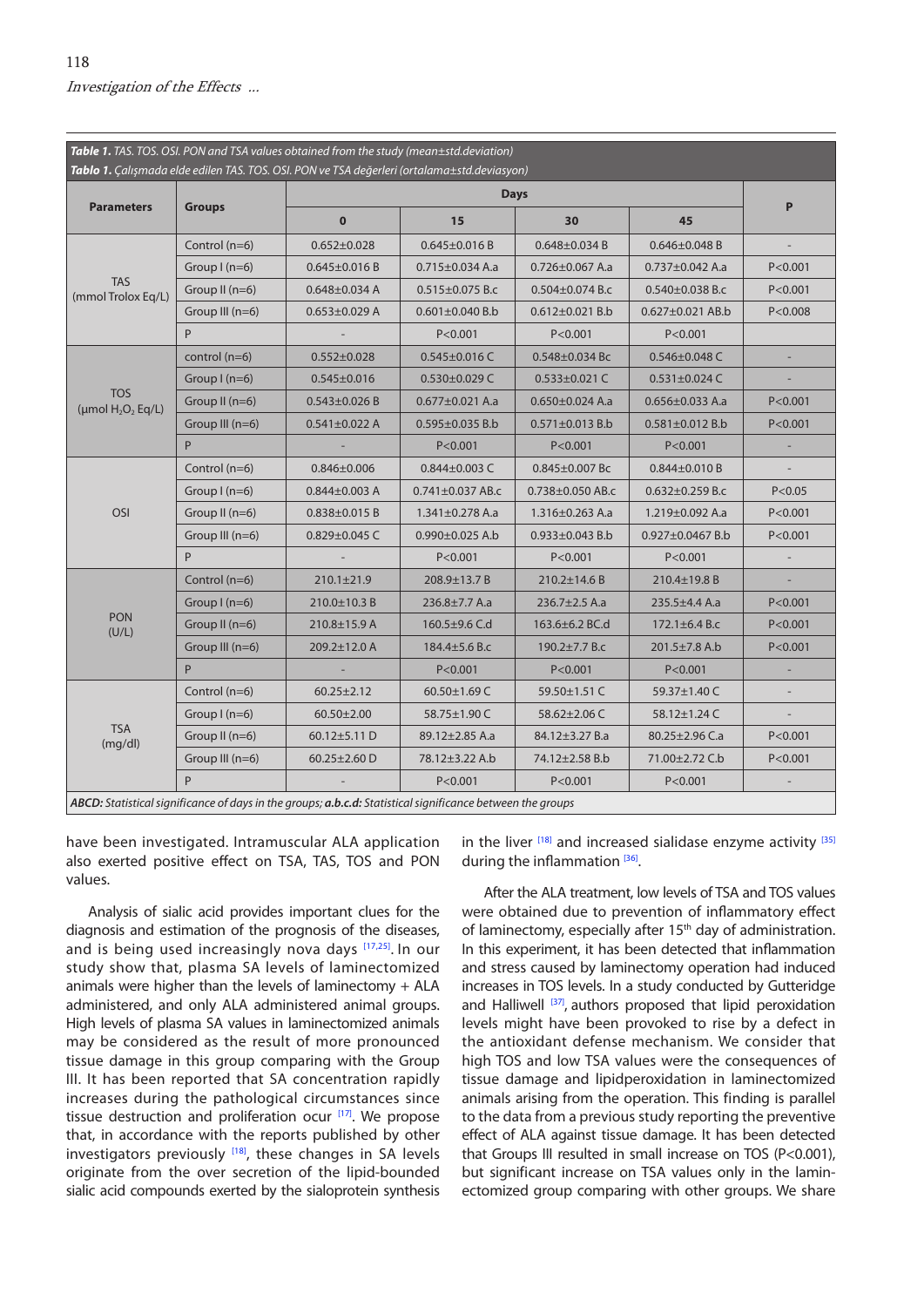119

<span id="page-4-0"></span>the same opinion with others  $[2,3]$  that this outcome resulted from an effect exerted by ALA hindering the production of the reactive oxygen species (ROS) and other free radicals. It has been reported that ALA could be used against the destructive effect of ROS, and this application evoked increased TAS levels [2,3].

While statistically significant decreases in PON values were obtained in laminectomized group comparing with the other three (control, Group I, Group III), significant increase was observed in PON values in the group treated only by ALA (P<0.001). In the Group III, PON values obtained on 15<sup>th</sup>, 30<sup>th</sup>, and 45<sup>th</sup> days of treatment showed significant decreases in comparison with the values obtained prior to operation (P<0.001). We share the opinion with the others that decreased values of PON in Group I might have been the consequence of the close relation between the free sulphydril groups and the antioxidant capacity, and the antioxidant effect during the conditions of inflammation and stress [\[38,39\]](#page-5-0). PON1which has paraoxonase, arylesterase and lactonase activities, is closely associated with high density lipoproteins (HDL), and catalyzes the hydrolysis of a variety of aromatic carboxylic acid esters and several organophosphates and also a variety of lactones and cyclic carbonate esters, including naturally occurring lactones and pharmacological agents [\[40\].](#page-5-0) Paraoxonase activity which has decreased in oxidative stress conditions and belong to PON1 is used as an indicator in both toxicological studies and clinical cases  $[38-43]$ . In the present study, it was determined statistically an important decrease in PON1 activity as parallel to OSI levels especially in the Group II from 15<sup>th</sup> day to finish of applications.

The measurement of TAS and TOS using novel automated systems is likely to show the systemic production of all free radicals [\[31,32\]](#page-5-0). It has not run accrossed to the applied alpha lipoic acid on laminectomy. In this study were evaluated effect of alpha lipoic acid on TAS and TOS levels in laminectomy application. Additionally, the present study was not designed to analyze the possible discriminatory capacity of TOS/TAS (OSI) for laminectomy in the general population. The clinical value of the associations observed in our study will be analyzed as detail in another study.

As a result, in this study it has been proposed that laminectomy had caused alterations on TSA, TAS, TOS, and PON levels; on the other hand, administration of ALA had supported the antioxidant capacity of the plasma by increasing TAS and PON levels, but decreasing TSA and TOS levels in animals. We conclude that, in order to suppress the inflammatory process and to accelerate the healing, IM ALA treatment proves a promising method.

#### **REFERENCES**

**1. Shay KP, Moreau RF, Smith FJ, Smith AR, Hagen TM:** Alpha-lipoic acid as a dietary supplement: Molecular mechanisms and therapeutic potential. Biochim Biophys Acta, 2790, 1149 1160, 2009.

**2. Min AK, Kim MK, Seo MY, Kim IIS, Jang BK, Hwang JS, Choi IIS, Lee KU, Park KG, Lee IK:** Alpha-lipoic acid inhibits hepatic PAI-1 expression and fibrosis by inhibiting the TGF-beta signaling pathway. *Biochem Biophys Res Commun,* 393 (3): 536-541, 2010.

**3. Roy S, Packer L:** Redox regulation of cell functions by alpha-lipoate: Biochemical and molecular aspects. *Biofactors*, 7, 263-267, 1998.

**4. Roth E:** Oxygen free radicals and their clinical implications. *Acta Chir Hung,* 36, 302-305, 2000.

**5. Davies KJA:** Oxidative stress, antioxidant defenses, and damage removal, repair, and replacement systems. *IUBMB Life*, 50, 279-289, 2001.

**6. Castillo C, Hernandez J, Valverde I, Pereira V, Sotillo J, Alonso ML, Benedito JL:** Plasma malonaldehyde (MDA) and total antioxidant status (TAS) during lactation in dairy cows. *Res Vet Sci,* 80, 133-139, 2006.

**7. Castillo C, Benedito JL, Lopez-Alonso M, Miranda M, Hernandez J:** Importance of oxidative stress in cattle: Its relationship with the physiological condition (pregnancy and parturition) and nutrition. *Arch Med Vet*, 33, 5-20, 2001.

**8. Niki E, Noguchi N:** Evaluation of antioxidant capacity. What capacity is being measured by which method? *IUBMB Life,* 50, 323-329, 2001.

**9. Yamaner F:** Oxidative predictors and lipoproteins in male soccer players. *Turk J Med Sci*, 40, 1-8, 2010.

**10. Demirbag R, Gur M, Yilmaz R, Kunt AS, Erel O, Andac MH:** Influence of oxidative stress on the development of collateral circulation in total coronary occlusions. *Int J Cardiol*, 116, 14-19, 2007.

**11. Ghiselli A, Serafini M, Natella F, Scaccini C:** Total antioxidant capacity as a tool to assess redox status: Critical view and experimental data. *Free Radical Biol Med*, 29, 1106-1114, 2000.

**12. Valko M, Leibfritz D, Moncol J, Cronin MTD, Mazur M, Telser J:** Free radicals and antioxidants in normal physiological functions and human disease. *Int J Biochem Cell B*, 39, 44-84, 2007.

**13. Matés JM, Sánchez-Jiménez F:** Antioxidant enzymes and their implications in pathophysiologic processes. *Front Biosci*, 4, 339-345, 1999.

**14. O'Boyle N, Corl CM, Gandy JC, Sordillo LM:** Relationship of body condition score and oxidant stress to tumor necrosis factor expression in dairy cattle. *Vet Immunol Immunopathol*, 113, 297-304, 2006.

**15. Nordberg J, Arner ESJ:** Reactive oxygen species, antioxidants, and the mammalian thioredoxin system. *Free Rad Biol Med*, 31, 1287-1312, 2001.

**16. Schauer R:** Chemistry, metabolism and biological functions of sialic acid. *Carbohyd Chem Biochem*, 40, 131-234, 1982.

**17. Haq M, Haq S, Tutt P, Crook M:** Serum total sialic acid and lipidassociated sialic acid in normal induvals patients with myocardial infarction and their relationship to acute phase proteins. *Annals Clin Biochem*, 30, 383-386, 1993.

**18. Thougaard AV, Hellmen E, Jensen AL:** Total serum sialic acid is a general disease marker rather than a specific tumour marker in dogs. *J Vet Med A,* 45, 471-479, 1998.

**19. Stefenelli N, Klotz H, Engel A, Bauer P:** Serum Sialic acid in malignant tumours, bacterial infections and chronic liver diseases. *J Can Res Clin Oncol,* 109, 55-59, 1985.

**20. Taniuchi K, Chifu K, Hayashi N, Nakamachi Y, Yamaguchi N, Miyamoto Y, Doi K, Baba S, Uchida Y, Tsukada Y, Sugimori T:** A new enzymatic method for the determination of sialic acid in serum and its application for a marker of acute phase reactans. *Kobe J Med Sci,* 27, 91- 102, 1981.

**21. Singh B, Choudhuri PC, Joshi HC:** Serum mucoprotein and sialic acid enzootic bovine haematuria. *Zentralblatt Veterinarmedizin Reihe A,* 27, 678-681, 1980.

**22. Motoi Y, Kimura Y, Wakamatsu H, Shimbayashi K:** Determination and clinical evaluation of sialic acid and mucoprotein in bovine blood. *National Institute of Animal Health,* 37, 643-649, 1984.

**23. Sydow G, Wittmann W, Bender E, Starick E:** Der Sialinsäuregehalt im Serum von mit bovinem Leukosevirus infizierten Rindern. *Archiv Exp Vet,* 42, 194-197, 1988.